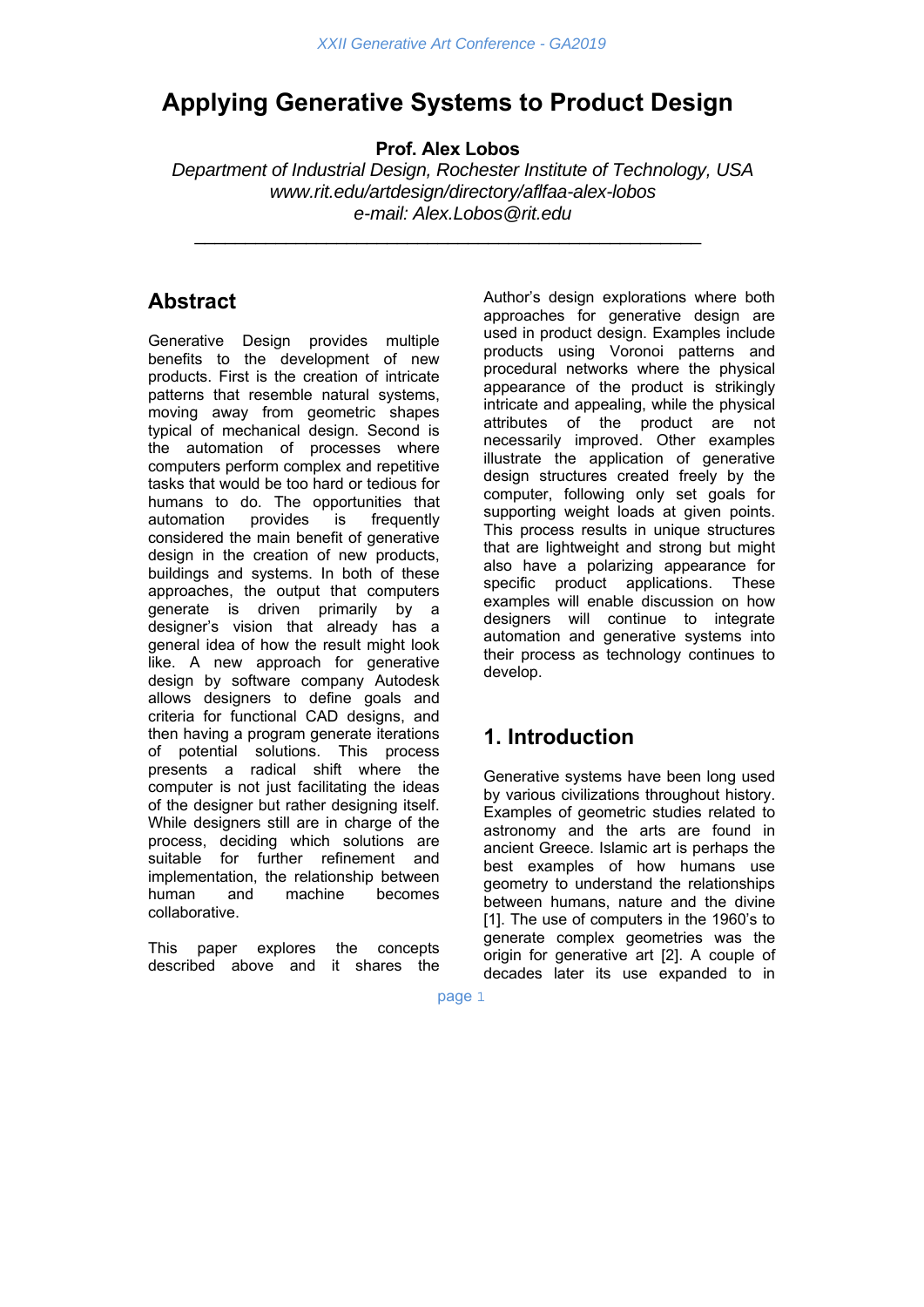Architecture, Engineering and Construction (AEC) industry, leading to what is known today as generative design [3]. As digital computing has become prevalent in our society, automation is now a key component for generating complex solutions such as the ones in which generative design is based. Automation reduces the burden of performing repetitive tasks, allowing people to focus their energy and intellect into more meaningful activities that improve quality of life. The benefit of automation goes beyond just performing repetitive tasks, opening the door to achieving complex tasks that would be impossible for humans to perform by themselves.

Generative Design is a type of artificial intelligence that develops unique shape grammars based on three types of information: a set of rules for rules, a way for shapes to develop, and goals to be meet by the resulting shapes [4]. Goals can include factors such as mass, strength, or manufacturing processes. Generative design provides several benefits, including the development of shapes with unique geometries that are aligned to their context and improvement of mechanical performance [5].

Industrial design is embracing the principles of generative design, first focusing on the unique aesthetic style that comes from nature-inspired organic shapes. Designers have also been able to integrate automation into their process, which provides a streamlined workflow and intricate geometries with the potential of being efficient and resilient, providing advantages in mechanical performance and use of materials [6]. The integration of generative design can happen either as a tool that executes the vision that designers have for a given product, or as the creation of novel forms that meet goals set by design problems.

This paper provides insights of the workflows describes earlier, and uses design explorations developed by the Author, to illustrate the use of different types of generative design strategies in industrial design. These workflows are just a few of many ways of integrating generative design into creative processes for product development. As designers become more familiar with these workflows, generative design will consolidate itself as a key component of design process, that helps in developing solutions that are efficient, visually engaging, and better aligned with natural systems.

## **2. Generative systems from tools to collaborators**

Designers benefit greatly from generative design and its ability to handle large and complex amounts of calculations. While designers need to understand the basic relations that systems need to have in order to create a particular pattern, they do not need to have full knowledge of how to perform these calculations in their entirety. By providing basic sets of rules and objectives, computers are able to turn them into algorithms that create 3D shape grammars [7]. There exists a wide variety of software programs that perform these tasks, and two of the most popular today for AEC and industrial design are Grasshopper and Dynamo. These programs work on brackets of information that generative complex calculations. Designers need to have the knowledge necessary to input commands to the program, and also to program them in with the right commands so that the results are successful. Once this is accomplished, the hard work occurs "under the hood" and the computer takes care of performing the tasks that have been assigned to it. The key element in all of these benefits is that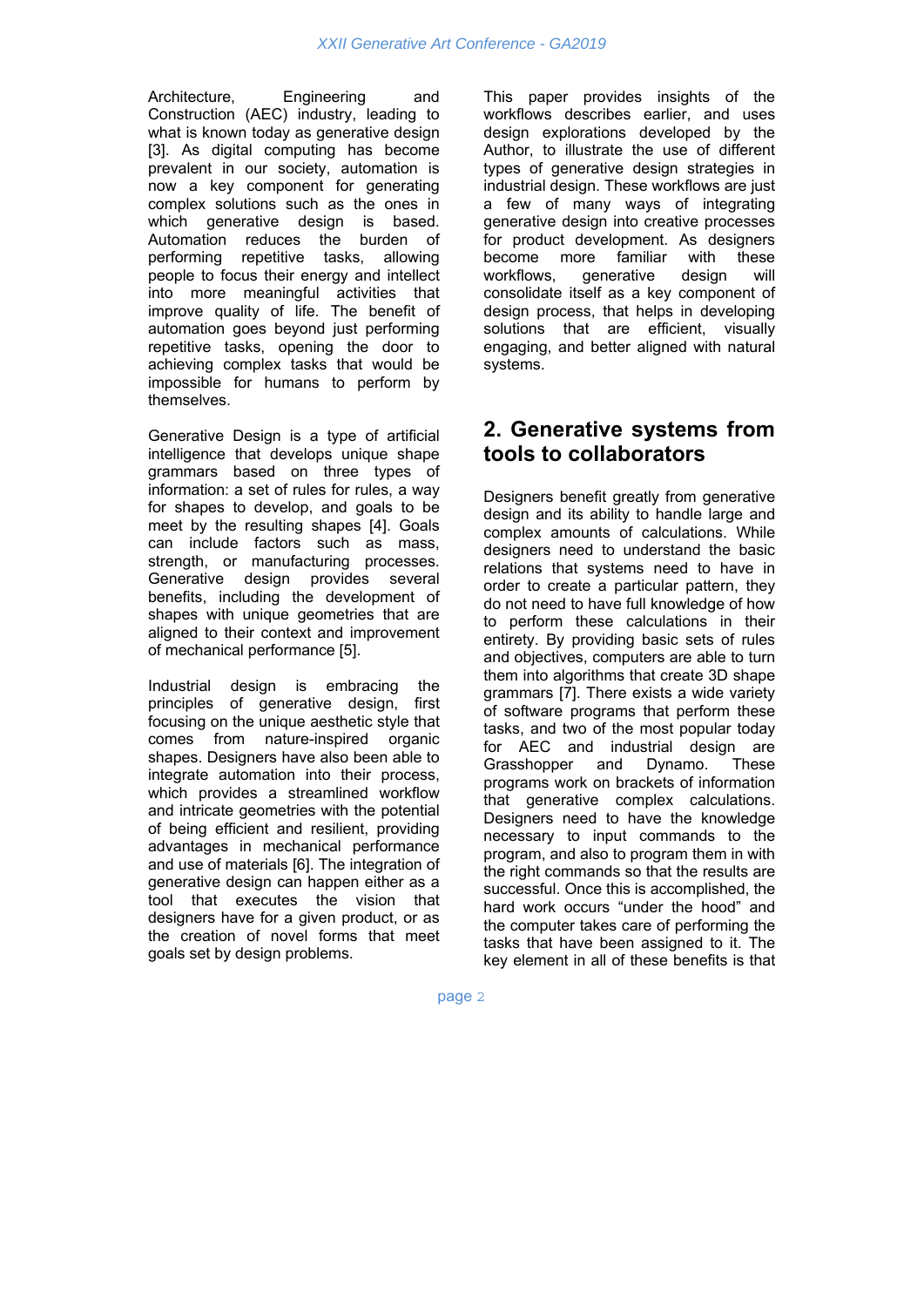generative design is a powerful tool, that complements and enhances the capabilities that designers have to create complex systems.

Generally speaking, generative design can be used in product development in two ways: one is as a tool that performs calculations in order to obtain a preconceived solution that the designer needs. In this case automation focuses as a tool that optimizes the creative process. The second way in which generative design can be used is by providing it with goals and parameters that a given solution needs to have, and letting computers generate solutions autonomously, without any preconceived notion of how a solution might look like.

This process elevates the role of the computer from just a tool that performs tasks to an active participant in the creative process. The computer is now more than a tool for the designer; it is a collaborator that provides solutions that would had been unimaginable otherwise. Generative design becomes a source of creativity that is evocative and adaptive [8]. Its evocative character is based in its ability to evoke new thinking and to display new ways of solving problems. Its adaptive character is shown in its ability to generate solutions in a wide variety of applications.

### **3. Generative methods in product design**

The are several types of generative systems, all of which provide varied workflows and resulting shapes. Generative art is an excellent starting point to analyze and understand how generative systems and grammars work, and the shapes that they produce. There are five main categories of generative systems: Shape Grammars, L-Systems, Cellular Automata, Swarm Intelligence, and Generic Algorithms [9,10]. Each one of these categories contain variations within as designers and artists experiment with algorithms and geometries in novel ways. In this paper, three types of generative systems will be analyzed and described: Voronoi patterns, procedural networks, and generative structures' software. These three systems have been selected for the interesting way in which shapes are created as well as because of how they complement the traditional process that industrial designers use to develop new products. The goal of this analysis is to encourage designers to integrate generative systems into their current workflow, or to expand their current use with new approaches. For each of these methods described within, examples of products designed by the Author will be used to illustrate how design process and CAD software can be used.

#### **3.1. Voronoi patterns**

Voronoi patters are some of the most common generative systems used in product design. They are subdivisions applied to a plane or surface that sit at the same distance from a specific point [11]. Voronoi patters are quite popular in industrial design as they can be created with just a few, straight-forward parameters: area to be covered by the pattern, distance between cells, and point of origin, called seed. There are several online applications that automatically generate Voronoi patterns and several CAD programs also include this tool either as a native feature or as an add-on extension. Voronoi patterns are visually engaging, with the cells distributed in a fluid order. They are commonly compared to the interior mesh of bones, and in general they highlight organic, intricate nature that generative design is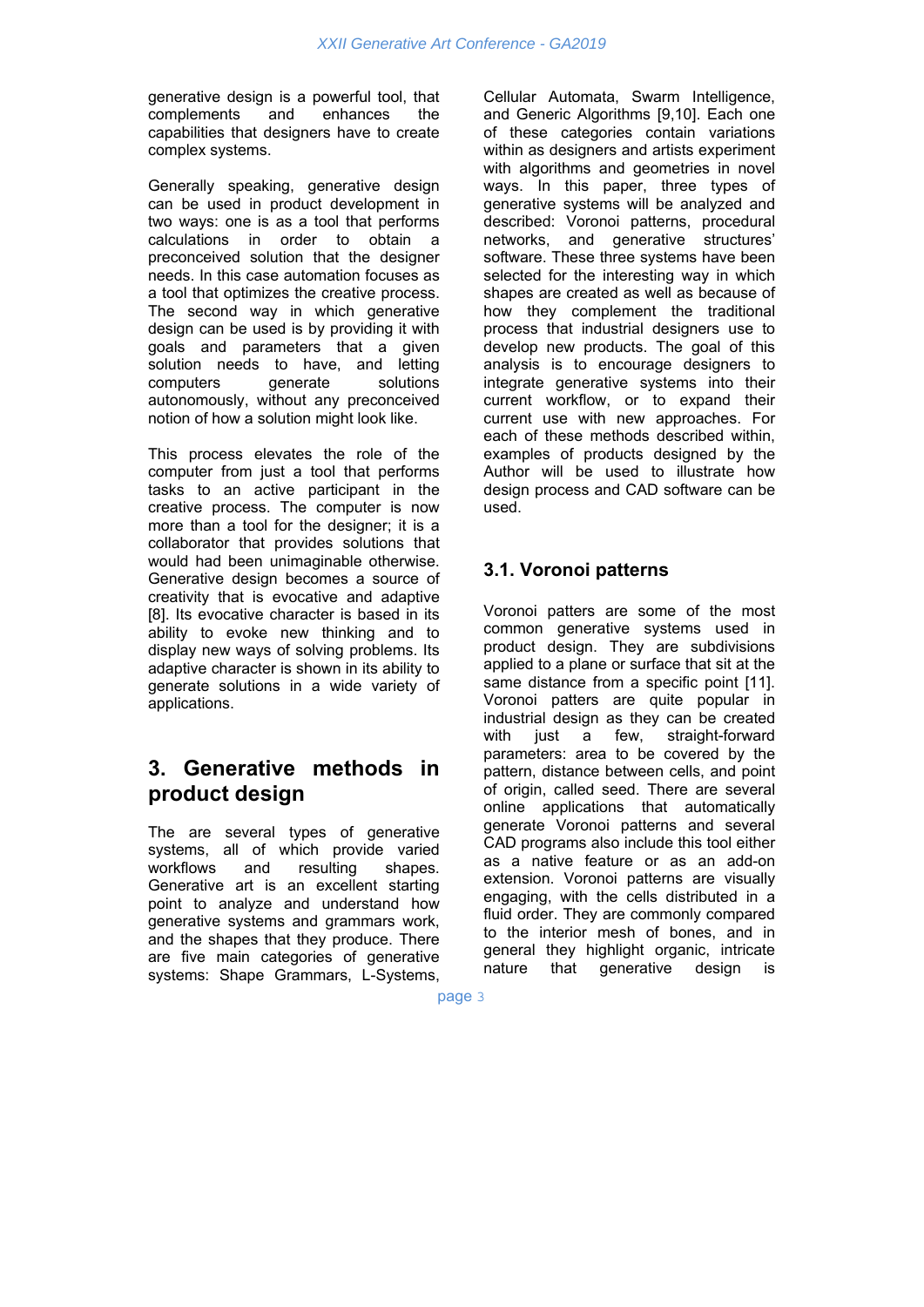associated with. A key characteristic of Voronoi patterns is that they are based on pre-existing designs. There is no need to learn complex algorithms in order to generate shapes. This setup provides designers with ample control of the design process, which takes a solid body and cores it out with the Voronoi pattern, similar to how a filter is applied to a 2D image (See Figure 1).



*Figure 1. Comparison of a solid body and its Voronoi-based version.* 

Along with their visual appeal, Voronoi patterns can generate forms that are stronger and lighter than their solid versions. By turning solid surfaces into meshes, the geometry of the bodies is filled with more edges, which provides more strength and stability. The mesh at the same time removes surface area, which depending on the manufacturing process, can reduce the amount of material needed substantially. When 3D printing the bodies shown in Figure 1, the Voronoi version would use 40% less material than the solid version. A potential trade-off is that many shapes that would be fabricated with traditional manufacturing processes would not be able to be created if they have a Voronoi version, due to the more complex geometry. For many Voronoi-based shapes, particularly if they are non-linear, the only fabrication method possible will be additive manufacturing, which could increase fabrication time and cost.

An example of a Voronoi pattern in product design is an electric bass guitar (See Figure 2). The bass guitar was originally designed as a solid shape. After the shape was completed, the main body of the instrument was divided into sections. The outer sections were turned into a Voronoi mesh using an online shape creator called Voronator.com. The sections closer to the electronic components remained solid, in order to not affect the functionality of the base as well as to provide enough solid material for the bass to sound well and avoid any feedback. A similar exercise of keeping solid sections was applied to areas that connected with the neck of the bass guitar. The result is an instrument with a strong visual aesthetic and that is significantly lighter than its solid version.



*Figure 2. Electric bass guitar with Voronoi body.* 

The same workflow was used to create the stool in Figure 3, which combines solid sections with Voronoi-meshes. This allowed for more control of the shape of the piece, making sure that there was a good flow and proportions all around the object. The inferior sections of the stool were meshed out with a Voronoi pattern in order to create a more interesting design. The top section of the stool remained solid, in order to make the piece more comfortable to sit on, avoiding unnecessary pressure points that could touch against the body. In this case, using the Voronoi mesh in the inferior parts of the stool adds mystery to the overall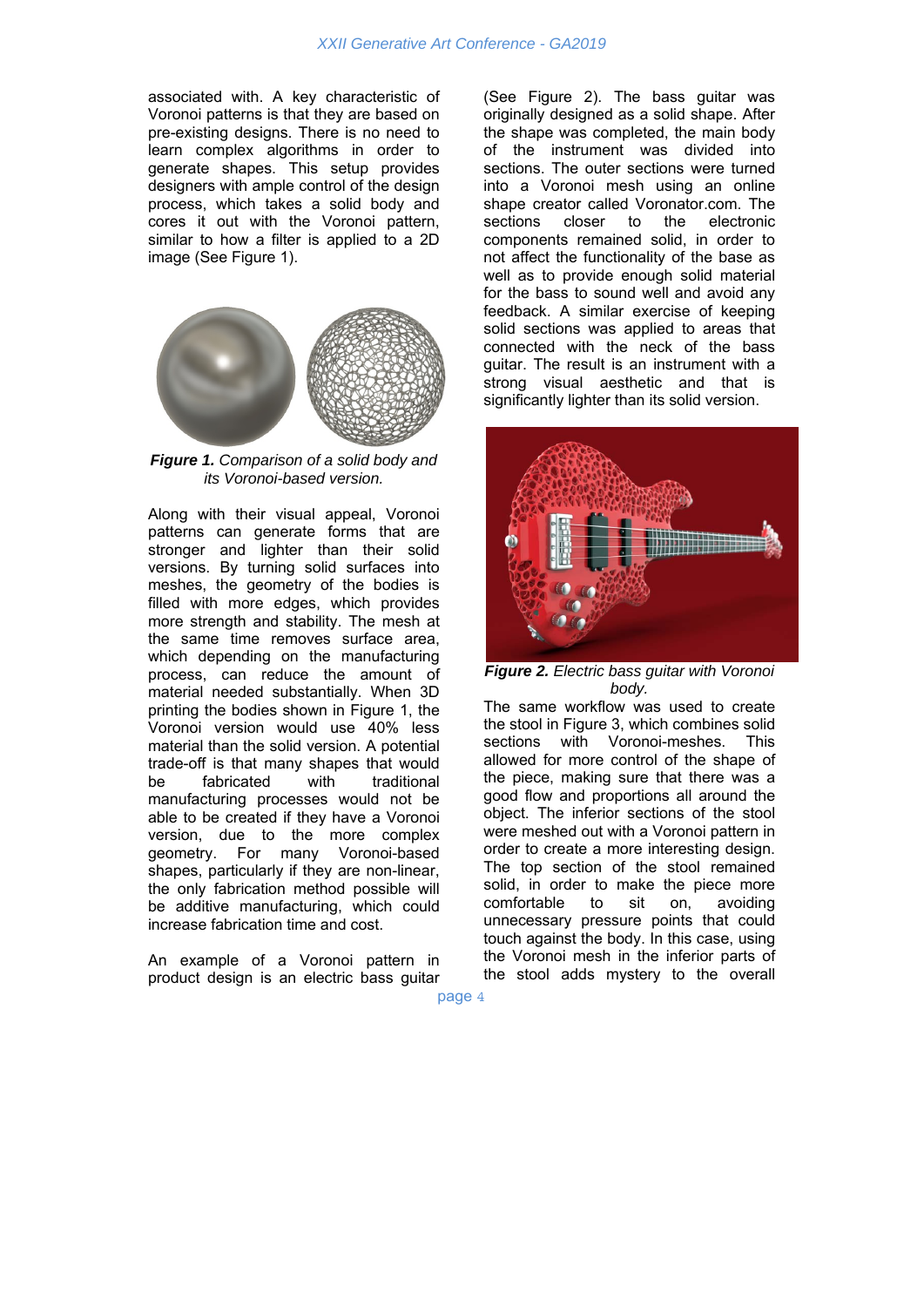design, creating curiosity in the user, without compromising the performance and the perception of strength and stability than a seating object must deliver.



*Figure 3. Stool that combines solid and Voronoi-based sections.* 

#### **3.2. Procedural networks**

Procedural networks are widely popular in Generative Art. They are based on code segments or algorithms that define physical characteristics of a CAD model [12]. The benefit that they provide is that instead of fully defining forms, textures or animations, which would require massive amounts of data, they define the coding of how these physical attributes will be generated. Procedural networks are very popular in Media and Entertainment for their ability to define the way in which body particles will move in space and be affected by external forces such as gravity, wind or other objects.

The use of procedural networks in industrial design, however, is fairly limited. A reason might be that industrial designers tend to design static bodies that only move when being used by/for the user. In order to explore the benefits of procedural networks in product design, a series of models were developed in MASH, a procedural plugin part of Autodesk Maya. MASH quickly provides exciting and powerful results for complex geometries, ranging from random patterns to more controlled progressions. Patterns created in MASH can be exported in FBX format and imported in most CAD programs. The use of this workflow is innovative by itself as CAD programs like Fusion 360, Solidworks, Inventor, Rhinoceros, etc., which are common for product design applications, do not provide simple ways of creating complex shape patterns such as procedural networks. A limitation of the process to keep in mind is that Maya generates polygon-based geometry. This type of geometry is not parametric and depending on how complex it is, might result in a very dense model to import into CAD programs because of all of its vertices and edges.

Figure 4 shows an application of procedural networks that were developed in MASH and then imported into Fusion 360. A grid of rectangles influenced by a noise signal, which creates a random effect with a strong visual appeal. This effect is applied to a block of translucent material, such as glass or acrylic. When applying light to the translucent material, this creates a very interesting lamp, that takes advantage of how the light refracts at different levels along the edges of the structure.



*Figure 4. Table lamp with shade using a grid of boxes with a random pattern.* 

The use of procedural networks is applied in a unique way that benefits industrial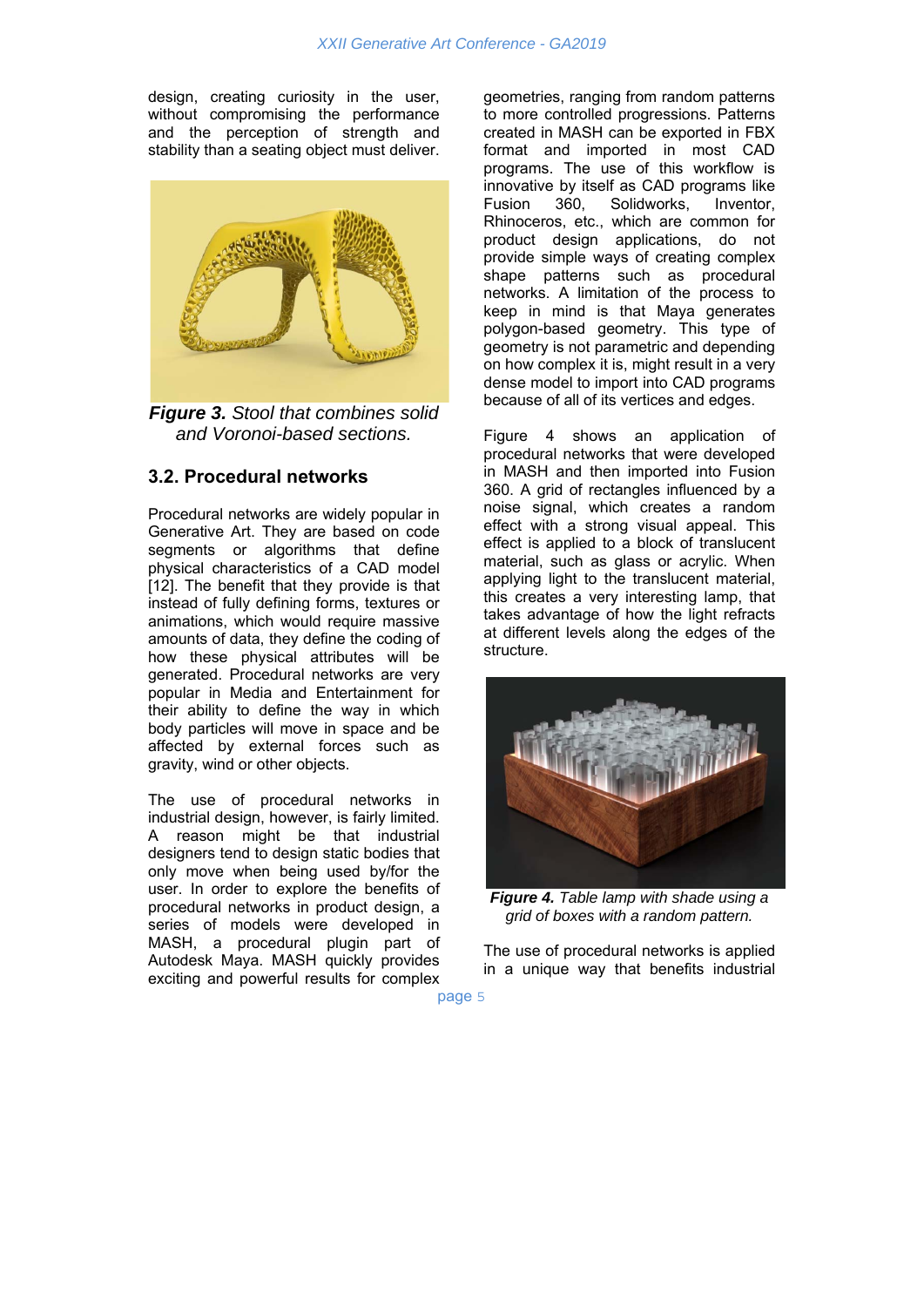design. Procedural software such as Maya MASH, was developed for animations. This implies time-based movement that makes the patterns move and transition between positions. For their use in products, designers take a "snapshot" of one of the frames in the sequence and use that to define a static shape for an object. This is one of many applications, of course. There can be very exciting cases in which products have articulated parts and they can take further advantage of the procedural sequences, envisioning a wide range of movement. There are even insightful experimentations on using motion timebased procedural modelling to create complex bodies from their steps as they move through space and time [13].

#### **3.3. Generative structures**

Generative Design has captured the imagination of product designers for decades. Up until recently, most designers who integrated nature-based patterns into their workflow did it in a way that was fairly manual. This means that they would generate individual shapes multiply them in patterns with incremental variations of shape, position or scale, in order to achieve an organic transitional flow. Programming software allows for users to develop sets of rules and behaviors that turn into interesting shape grammars. The high knowledge needed for successful programming has limited its adoption across design fields but programs such Grasshopper and Dynamo have found effective ways for making programming more accessible. What makes programs like these better, is that the programming is visual, based on brackets, connectors and widgets, making the generative system easier to understand [14]. Additionally, these programs are easily connected to other CAD applications used for design and

manufacturing, making the process of design, simulation and fabrication, a lot more integrated and streamlined.

In 2018, Autodesk released their Generative Design application, which is part of Fusion 360. This tool works radically different to programs like Grasshopper or Dynamo, and it brings the process even closer to what true generative design is. Based on artificial intelligence, this program takes the set rules and goals from the user and creates large amounts of shape grammars from scratch [15]. This process is different from generative patterns such as Voronoi, as it doesn't need a pre-existing shape to base its form, and it's also different from procedural modelling, as it takes data from the user not as directions for creating shapes, but rather as a wish list of goals to be met. With the Generative Design app, the user provides data for areas or shapes that need to be preserved as well as well as obstacles that should be avoided when creating a new form. More importantly, goals are set so that the design is able to support specific loads or physical forces. Once the inputs are complete, the computer takes this information and automatically generates multiple designs, all of which solve the design problems in a unique way. The longer than the program runs, the more iterations that will be produced by the computer. The user then goes and checks on the results, which vary in form, material<br>used, strength, and manufacturing used, strength, and manufacturing processes, although all of them meet the basic criteria set by the user. Designers are able to pick from these solutions the ones that they feel are better for the application, and they can integrate them into their design, or use them as a base for a new iteration of generative design simulations. This process is novel in product design for several reasons:

 The creation of forms is **automated**, which is one of the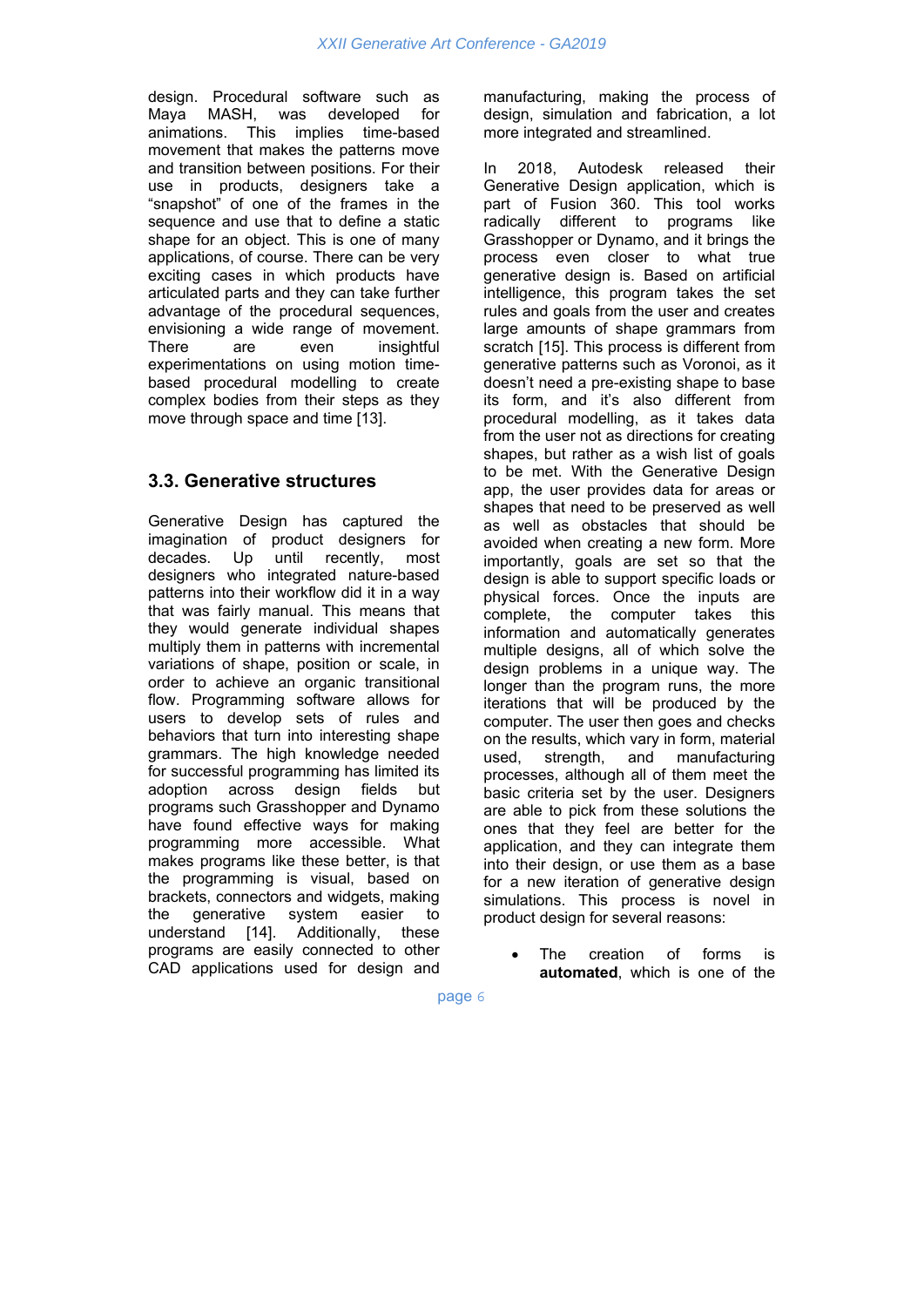key goals of generative design. This process allows for large amount of data to be processed by computers, removing the burden from the user. In many cases, processes like this are limited when run by humans, because of limited time, knowledge, or interest in performing large amounts of calculations, repetitive tasks.

- The amount of solutions that are generated by the software are virtually **unlimited**. This provides a rich foundation to designers to pick the perfect solution, instead of being able to generate only a few iterations, not knowing if they have found the right one.
- The process provides an **increased level of creativity** to the designer. The computer is able to create solutions that many times would had been inconceivable to designers, simply because human brains don't process information the same way that computers do [16]. Additionally, designers can be inspired by the results that they obtain by the software, pushing their creative process to even higher and broader levels.
- With generative design software, the computer is no longer just a passive tool that follows orders of the designer, but it becomes a **dynamic problem solver** that provides unique design solutions. This is perhaps the more substantial contribution of Generative Design to the design field. The computer becomes not only a tool for the designer but an actual collaborator.



*Figure 5. Ceiling lamp combining generative design and procedural networks.* 

Figure 5 shows a ceiling lamp created in Fusion 360. What makes this lamp unique is that the actual modelling part of it is minimal, and in fact it didn't have a significant impact in the final shape. Most of the design was created by using generative tools within and outside of Fusion 360. The base of the lamp was created using the generative design tool. In this case, five points were assigned in space: one up high to define where the lamp would be hanged from, and four point that would connect the lamp to the shield. At each of this point, forces were defined in terms of weight load and moving forces to make sure that the structure would be strong enough to hold the weight of the lamp as well as external forces such as someone hitting the lamp accidentally from the side or below. A few areas were also defined as "obstacles" to make sure that the resulting shape remain within a certain envelop and didn't expand too much. The results of the simulation provided several exciting possibilities for the shape of the lamp. One of the solutions stood out because of having a very unique aesthetic that seemed to have a good balance and good potential for looking like a "lamp base". The shade of the lamp was created in Maya MASH. A simple cube was created in the workspace, and a series of procedural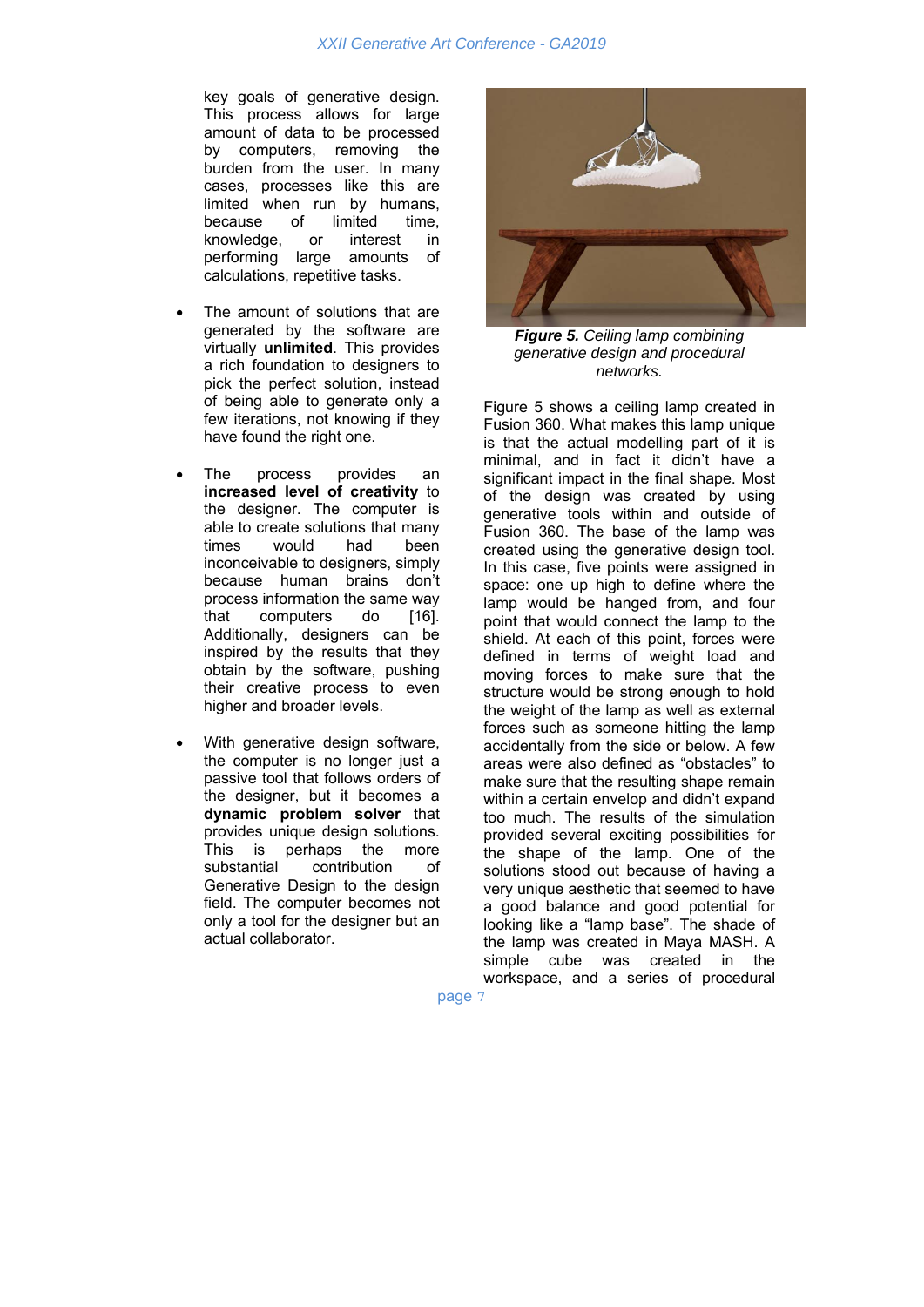nodes were applied to turn the cube into a three-dimensional grid with a progressive deformation. These effects resulted in a progressive pattern that is both geometric and organic, and that creates an interesting contrast with the lamp's base. Once the shade was completed, it was imported into Fusion 360 and combined with the base and lighting fixtures as a traditional CAD assembly.

### **4. Conclusions**

Generative design enables an exciting direction where different workflows and ways of achieving nature-inspired systems can be combined in new and unexpected ways. In the case of the lamp shown in Figure 5, the design combines two ways of creating generative systems. The shade uses procedural networks to create a dynamic pattern with an interesting flow an elegance. This approach shows a process where the designer had a general idea of the effect that the shade would have and used digital tools to achieve this effect with ease. The base of the lamp shows a completely different way of generating shapes, which was based just on goals for supporting weights and forces at specific points. As generative design continues to evolve, it integrates criteria for shape development and optimization with goals for engineering performance [17]. The result are shapes that resemble natural structures as much in the way that they look as they perform in living environments.

Generative design is becoming a key tool for industrial design, providing a wide number of benefits. The most important one is the increased capacity that automation brings to the design process, whether it is as a way of avoiding repetitive tasks that become monotonous and time consuming, or limitations to perform complex calculations. Automation is becoming a key element of industry and designers need to become familiar with it, and to make sure that it's used in a meaningful way that enhances human productivity, rather than just replacing it. As generative design matures and becomes a common component of design process, it will be easier to find the right balance of aesthetics and performance, so that products out in the market are embraced by consumers while also providing the efficiency that natural systems have.

# **References**

- 1. Dabbour, L. (2012). Geometric proportions: The underlying structure of design process for Islamic geometric patterns. *Frontiers of Architectural Research* 1(4): 380-391.
- 2. Boden, M., Edmonds, E. (2009). What is Generative Art? *Digital Creativity*, 20 (1-2): 21-46.
- 3. Frazer, J., Frazer, J., Liu, X., Tang, M., Janssen, P. (2002). Generative and Evolutionary Techniques for Building Envelope Design. In: Soddu, C. (ed) *Generative Art 2002: 5th International Generative Art Conference*. 11-13 December, Milan, Italy.
- 4. Krish, S. (2011). A practical generative design method. *Computer-Aided Design* 43: 88- 100.
- 5. Agkathidis, A. (2016). *Generative Design: Form-finding techniques in Architecture*. Laurence King Publishing, London, 10-14.
- 6. Lobos, A. (2018). Finding Balance in Generative Product Design. In *Proceedings of Norddesign Conference: Design in the era of digitalization*. 14-17 August. Linköping, Sweden.